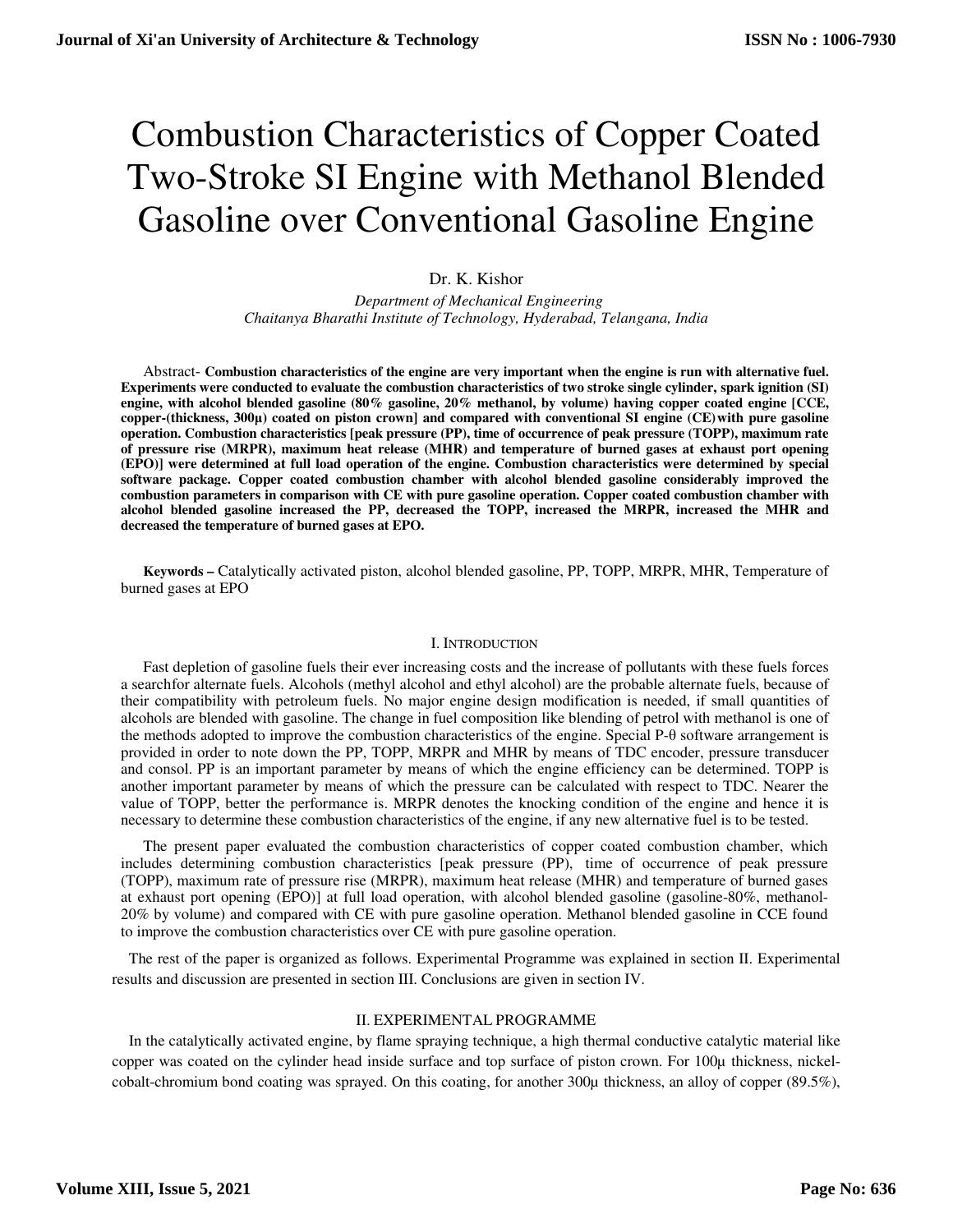aluminium (9.5%) and iron (1%) was coated with a METCO (Trade name of the company) flame spray gun. The bond strength of the coating was so high that it does not wear off even after operating it for 50 hrs continuously [1, 2]. Figure 1 shows the Photographic view of copper coated piston, liner and copper coated cylinder head.



Figure 1 Photographic view of copper coated piston, liner and copper coated cylinder head



1.Engine,2.Electrical swinging field dynamometer, 3. Loading arrangement, 4.Fuel tank, 5.Torque indicator/controller sensor, 6. Fuel rate indicator sensor, 7. Hot wire gas flow indicator, 8. Multi- channel temperature indicator, 9. Speed indicator, 10. Air flow indicator, 11. Exhaust gas temperature indicator, 12. Mains ON 13. Engine ON/OFF switch, 14. Mains OFF, 15. Motor/Generator option switch,16. Heater controller, 17. Speed indicator, 18. Directional valve, 19. Air compressor, 20. Rotometer, 21. Heater, 22. Air chamber, 23. Catalytic chamber, 24. CO/HC analyzer, 25. Filter, 26. Round bottom flasks containing DNPH solution, 27. Piezoelectric pressure transducer, 28. TDC encoder, 29. Consol,30. Pentium personal computer, 31. Printer.

#### Figure 2. Schematic diagram of the experimental set up

Figure 2 shows the schematic diagram of the experimental set up that was employed to measure the combustion characteristics.

An air-cooled single-cylinder 2.2 kW BP two-stroke SI engine with a rated speed of 3000 rpm was provided with an electrical swinging field dynamometer for the measurement of brake power (BP). For measuring the pressure in the combustion chamber of the engine, the cylinder head was provided with a piezoelectric pressure transducer and for measuring the crank angle, the dynamometer extended shaft was provided with a TDC encoder [3], [4]. These two (piezoelectric pressure transducer and TDC encoder) were connected to a consol, which in turn was connected to a personal computer on the screen of which Pressure-crank angle diagram [4, 5] and Heat release-crank angle diagram were obtained. At full load operation of the engine, the combustion characteristics such as peak pressure (PP), time of occurrence of peak pressure (TOPP), maximum rate of pressure rise (MRPR), maximum heat release (MHR) and temperature of burned gases at EPO, were evaluated by a special P-θ software package from the signals of pressure and crank angle.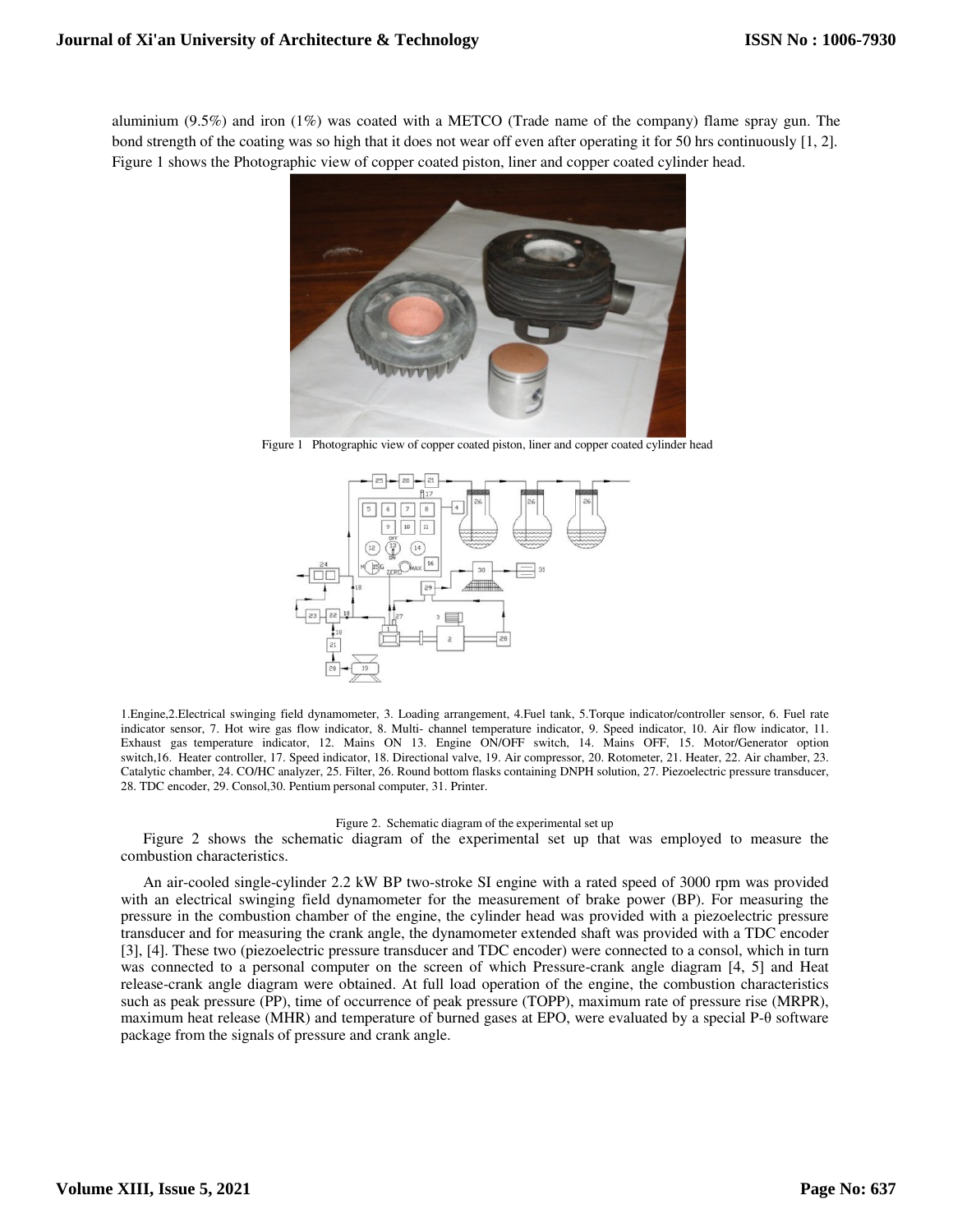# III. EXPERIMENT AND RESULT

Figure-6.54 is the typical diagram showing the variation of pressure with crank angle in the base engine, while Fig-6.55 gives the variation of pressure with crank angle in the catalytic coated engine with methyl alcohol blend at full load operation.



Figure 3 Typical diagram of the variation of experimental values of pressure with crank angle in the base engine at full load operation of the engine



Figure 4 Typical diagram of the variation of experimental values of pressure with Crank angle in CCE with methyl alcohol blend at full load operation

From these diagrams (Figure 3 and Figure 4), other combustion characteristics were determined and compared with the data of each other. Peak pressure was found to be higher with methyl alcohol blend in the configuration of CCE, which confirms that catalytic coated engine was more suitable in achieving higher efficiency.

The experimental values of peak pressure (PP) obtained from the special software package at full load operation of the base engine and catalytic coated engine using experimental fuels was presented as bar chart in the Figure 5.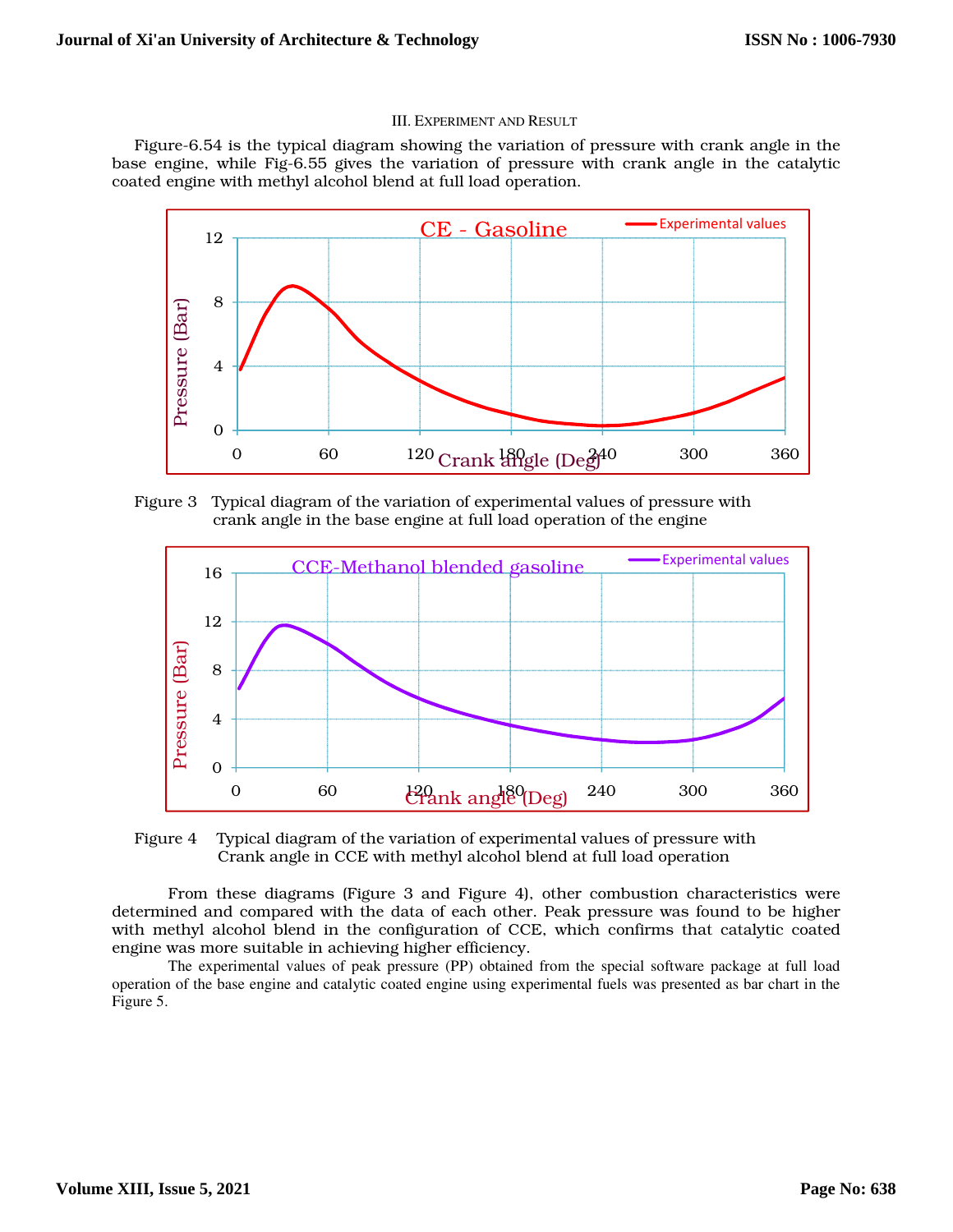

Figure 5 Bar chart showing the experimental values of PP at full load operation in CE and CCE with test fuels

From the Figure 5, PP was observed to be more with catalytically activated engine using methyl alcohol blend. Peak pressure increased with methyl alcohol preparation in comparison with the base fuel (3).

The experimental values of time of occurrence of peak pressure (TOPP) with the base engine and catalytic coated engine using experimental fuels at full load operation were shown in Figure 6.



Figure 6 Bar chart showing the experimental values of TOPP in both the engines at full load operation

From the Figure 6, TOPP was observed to be minimum (closer to top dead centre) with catalytic coated engine using methyl alcohol blend in comparison with the base engine operation. This showed that, the performance was enhanced with good combustion with the catalytic coated engine. This was due to the high temperatures exhibited by the the walls of combustion chamber of the base engine causing prolongation of combustion giving the peak pressures which are far from the top dead centre. But this would not happen with catalytically activated engine using methyl alcohol blend due to the reduction of combustion chamber wall temperatures causing bringing of the peak pressures nearer to the top dead centre. However, base engine exhibited lower peak pressures and higher TOPP [3, 4] as the piston was already executing power stroke. The catalytic coated engine with the base fuel enhanced the combustion process because of the catalytic activity and hence, peak pressure was noticed to be greater than the base engine with the same experimental fuel. Greater values of peak pressure and lower TOPP established an Greater values of peak pressure and lower TOPP established an improvement in the performance of the catalytic coated engine using methyl alcohol blend leading to higher utilization of energy on the piston. Addition of methyl alcohol aids the process of combustion, decreased the energy flow in to the crevices, reduction in the temperature of cylinder, decrease of the ignition delay, increase in the speed of propagation of flame front and decreased the combustion duration. Hence, it was concluded that, TOPP was found to be minimum with catalytic coated engine using methyl alcohol blend in comparison with the base engine so as to establish that CCE with methyl alcohol blend was efficient as its TOPP is nearer to TDC. That means more energy is utilized to actual work rather than wasting the energy.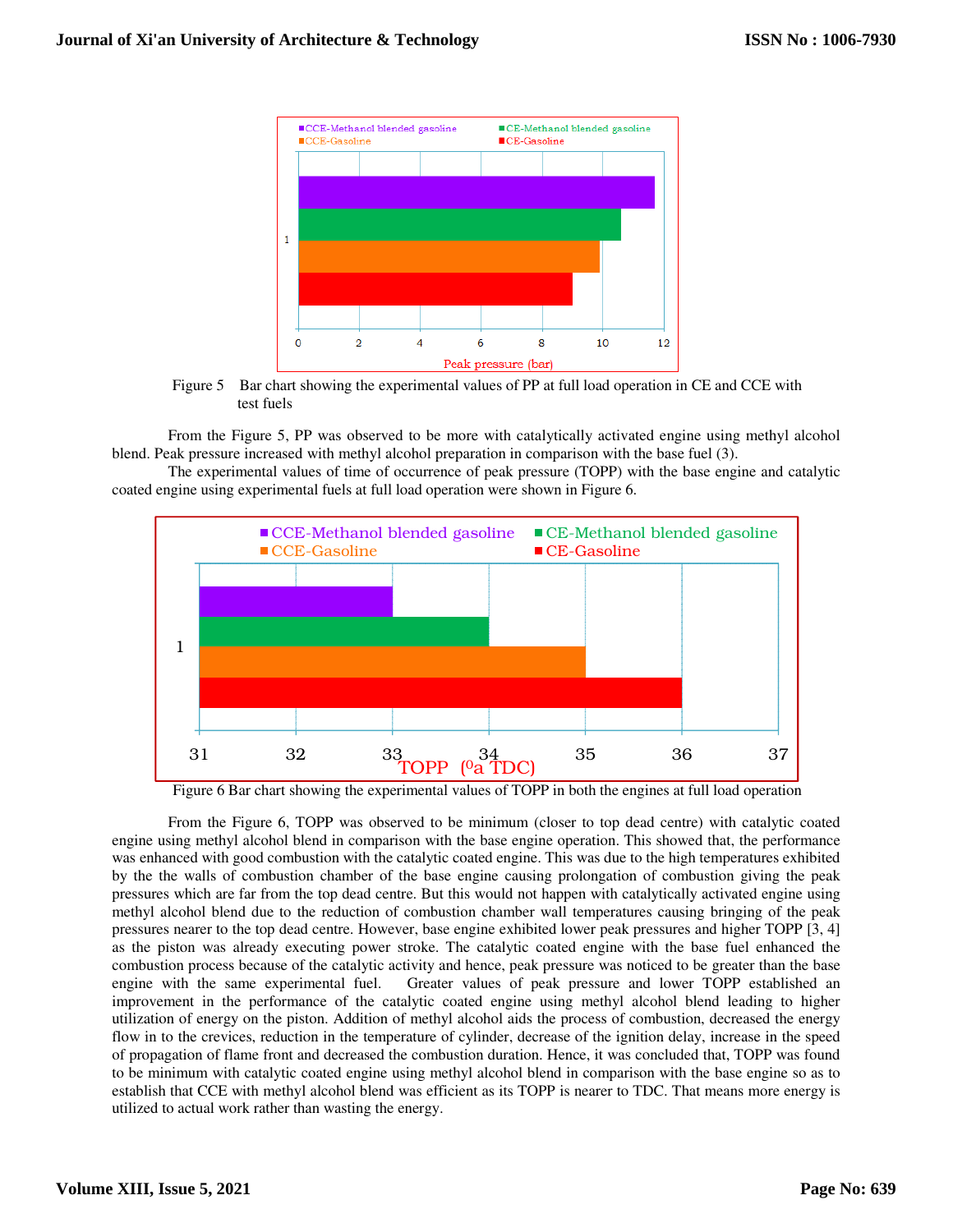The experimental values of maximum rate of pressure rise (MRPR) at full load operation of the base engine and catalytic coated engine using experimental fuels were presented in the Figure 7.

It was clear from the Figure 7 that, MRPR followed similar trends as that of PP. MRPR was found to be within the limits [5] from which it can be said that the engine is not in the knocking condition.

 It was important to determine the heat release of the engine as it was useful to calculate the energy supplied by the engine which is the product of fuel burning rate and calorific value of the fuel. Higher the heat release, better the performance of the engine is.



Figure 7 Bar chart showing the experimental values of MRPR in both the engines at full load operation

Figure 8 is the typical diagram showing the change of heat release with crank angle in the base engine at full load operation.



**Figure 8 Typical diagram of the variation of experimental values of heat release with crank angle in the base engine at full load operation of the engine** 

Figure 9 gives the variation of the heat release with crank angle in the catalytic coated engine with methyl alcohol blend at full load operation.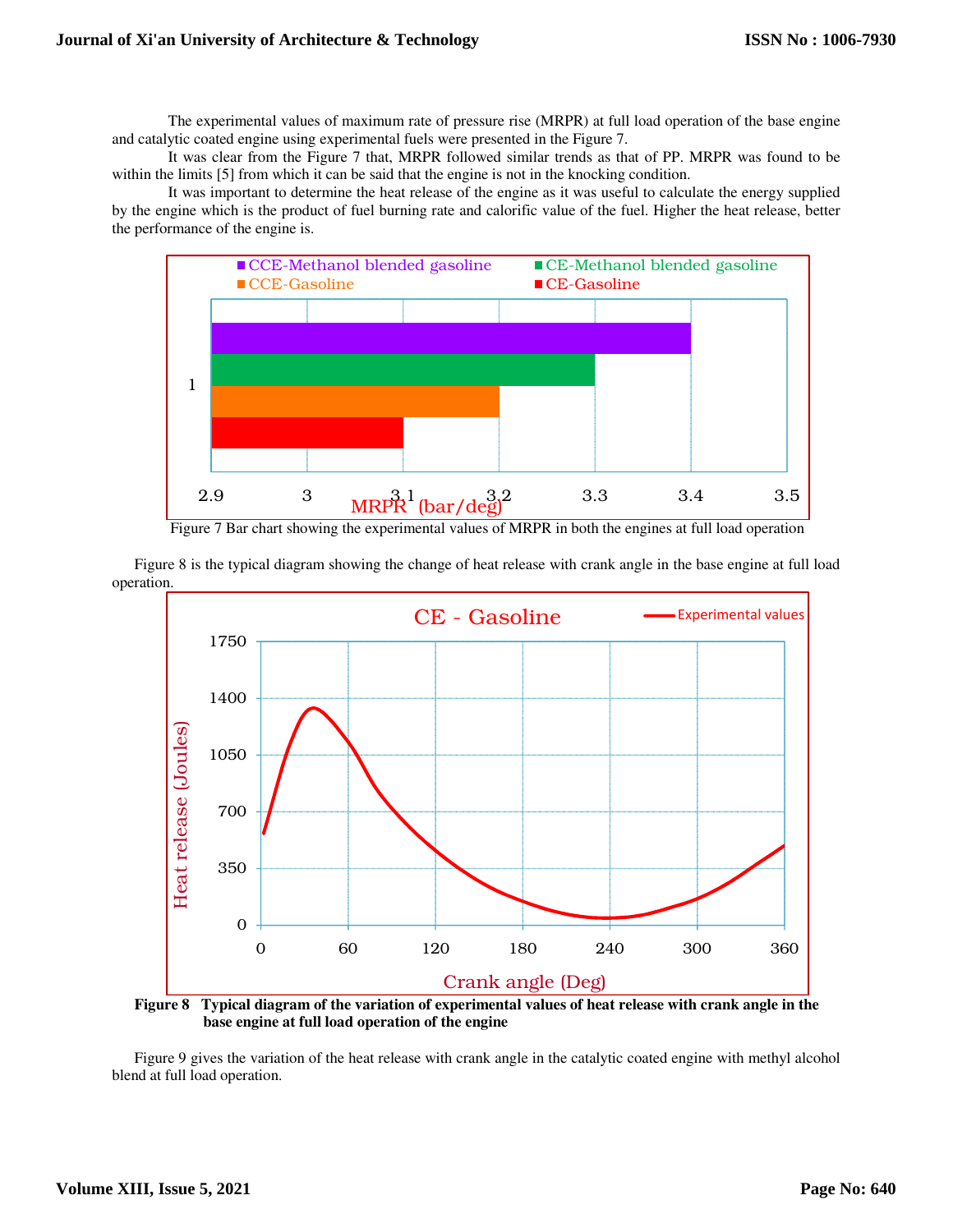

 Figure 10 Typical diagram of the variation of experimental values of heat release with crank angle in CCE with methyl alcohol blend at full load operation

Higher heat release was obtained at the point where the peak pressure is obtained. From these diagrams, MHR was found to be more with methanol blended gasoline in the configuration of CCE which confirms that CCE is more suitable in achieving higher efficiency for methanol blended gasoline.

Figure 11presents the bar chart showing the experimental values of maximum heat release (MHR) in the base engine and catalytic coated engine with experimental fuels.



Figure 11 Bar chart showing the experimental values of MHR in both the engines with experimental fuels

From the Figure 11, MHR was found to be more with methyl alcohol blend in catalytically activated engine when compared with the base engine which shows that methyl alcohol blend in catalytic version of the engine is efficient as it gives more useful energy. The increase in MHR (calculated from the diagram of MHR provided by the software package) indicates that the combustion in catalytically activated engine with methyl alcohol blend was enhanced in comparison with the base engine because of the combustion of lower stoichiometric air-fuel ratio, which confirmed that combustion was improved with catalytic coated engine with methyl alcohol blend.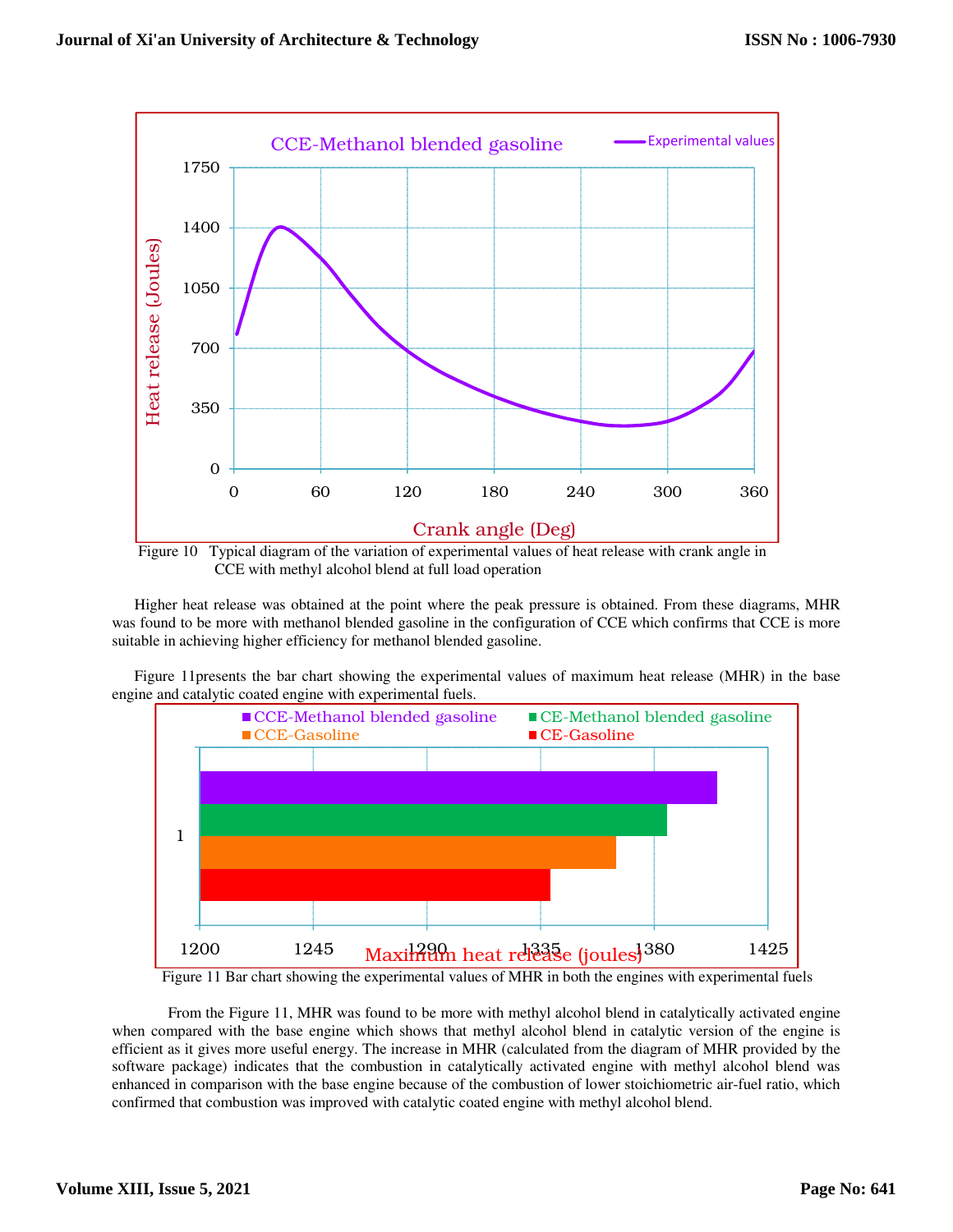It is important to determine the temperature of burned gases at EPO of the engine experimentally, as it is useful to assess the performance of the engine. Lower the value, better the performance of the engine is.

 Figure 12 was the typical diagram showing the fluctuation of temperature of burned gases at EPO with crank angle in the base engine while, Figure 13 gives the variation of the same in the catalytic coated engine with methanol blend at full load operation.



Figure 12 Typical diagram of the variation of experimental values of temperature of burned gase at EPO with crank angle in the base engine at full load



Figure 13 Typical diagram of the variation of experimental values of temperature of burned gase at EPO with crank angle in CCE with methyl alcohol blend